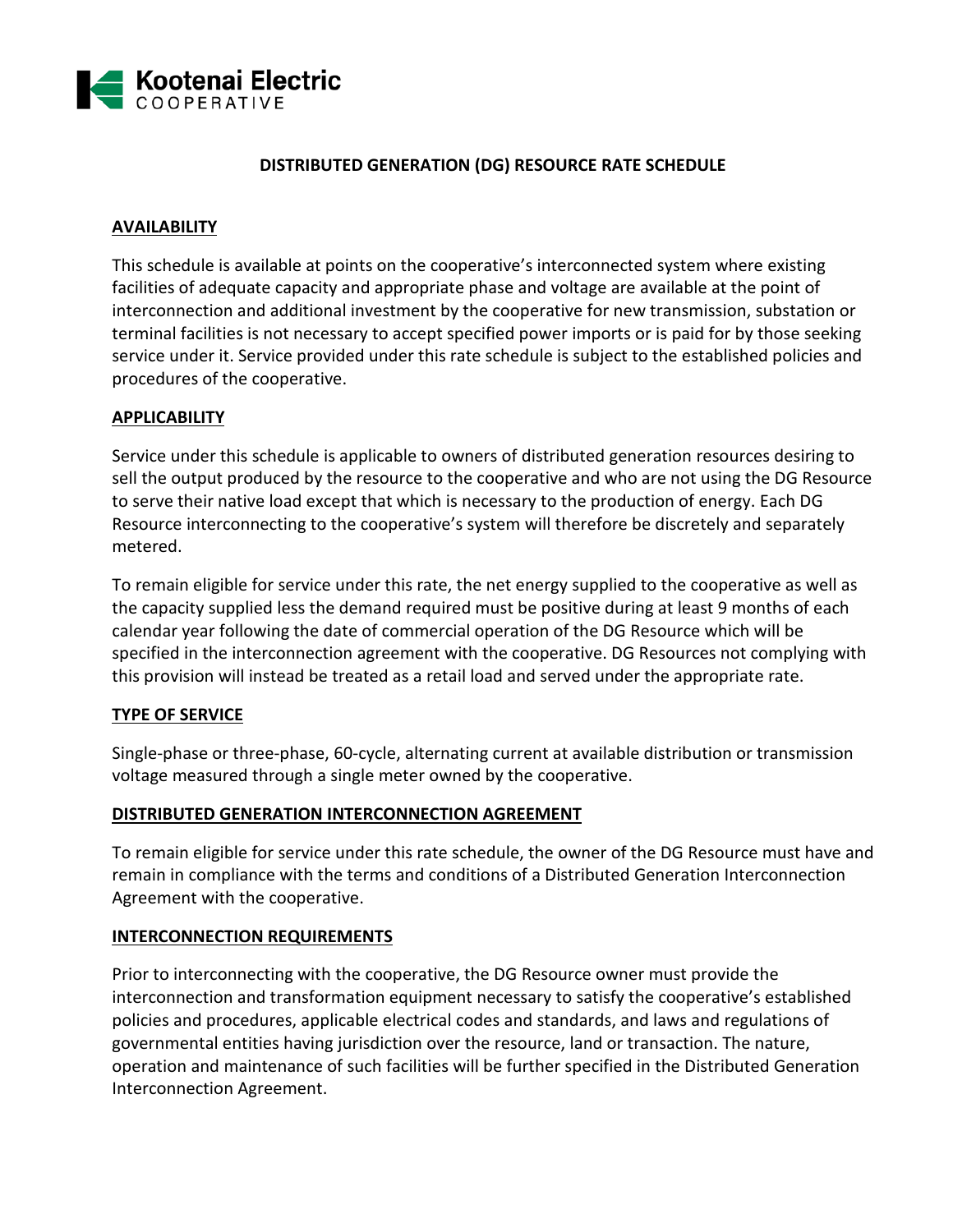## **TAXES AND/OR FRANCHISE FEES**

This rate shall be subject to all taxes and franchise fees levied or imposed by laws or ordinances which are incurred by the cooperative.

### **DETERMINATION OF CAPACITY SUPPLIED AND DEMAND REQUIRED**

The capacity supplied shall be the amount of power supplied to the cooperative at the point of interconnection during the 30-consecutive minute period, measured in kW, coincident with the cooperative's system peak demand during the month. The demand required shall be the amount of power supplied by the cooperative to the DG Resource at the point of metering during the 30 consecutive minute period, measured in kW, coincident with the cooperative's system peak demand during the month. The capacity supplied and the demand required shall be adjusted for power factor as described herein.

### **POWER FACTOR ADJUSTMENT**

The DG Resource owner agrees to maintain unity power factor as nearly as practical. Capacity payments and demand charges will be adjusted when their average power factor during the month is lower than 95% lagging. When a member's average power factor is lower than 95% lagging during the month, the capacity supplied for the month will be lowered and the demand required for the month will be increased by an amount equal to the difference between a power factor of 95% lagging and the DG Resources average power factor for the month multiplied by the measured amount.

### **NET METERED ENERGY**

The net metered energy supplied by the distributed generation resources to the cooperative will be measured in kWh at the point of interconnection. Any negative amount of energy (which represents energy supplied to the cooperative) will be purchased by the cooperative at the rates established by this schedule or as separately negotiated and so specified in a Distributed Generation Interconnection Agreement with the cooperative. Any positive amount of energy, representing energy provided to the DG Resource will be deducted from payments to the owner or, if transferred to a standard retail rate, billed to the owner.

### **TERMS OF BILLING AND PAYMENT**

Payment for supplied energy and capacity is payable within 20 days following the end of the calendar month during which the energy and capacity was supplied less any charges owing to the cooperative for load service provided.

### **OTHER SPECIAL PROVISIONS**

The cooperative's board of directors reserves the right to revise the rates under this schedule at any time. This same right shall extend to any Distributed Generation Interconnection Agreement then in force when the actual avoided cost for energy or the cost for capacity supplied or demand required differs from the rates set forth by those Distributed Generation Interconnection Agreements by more than 10%.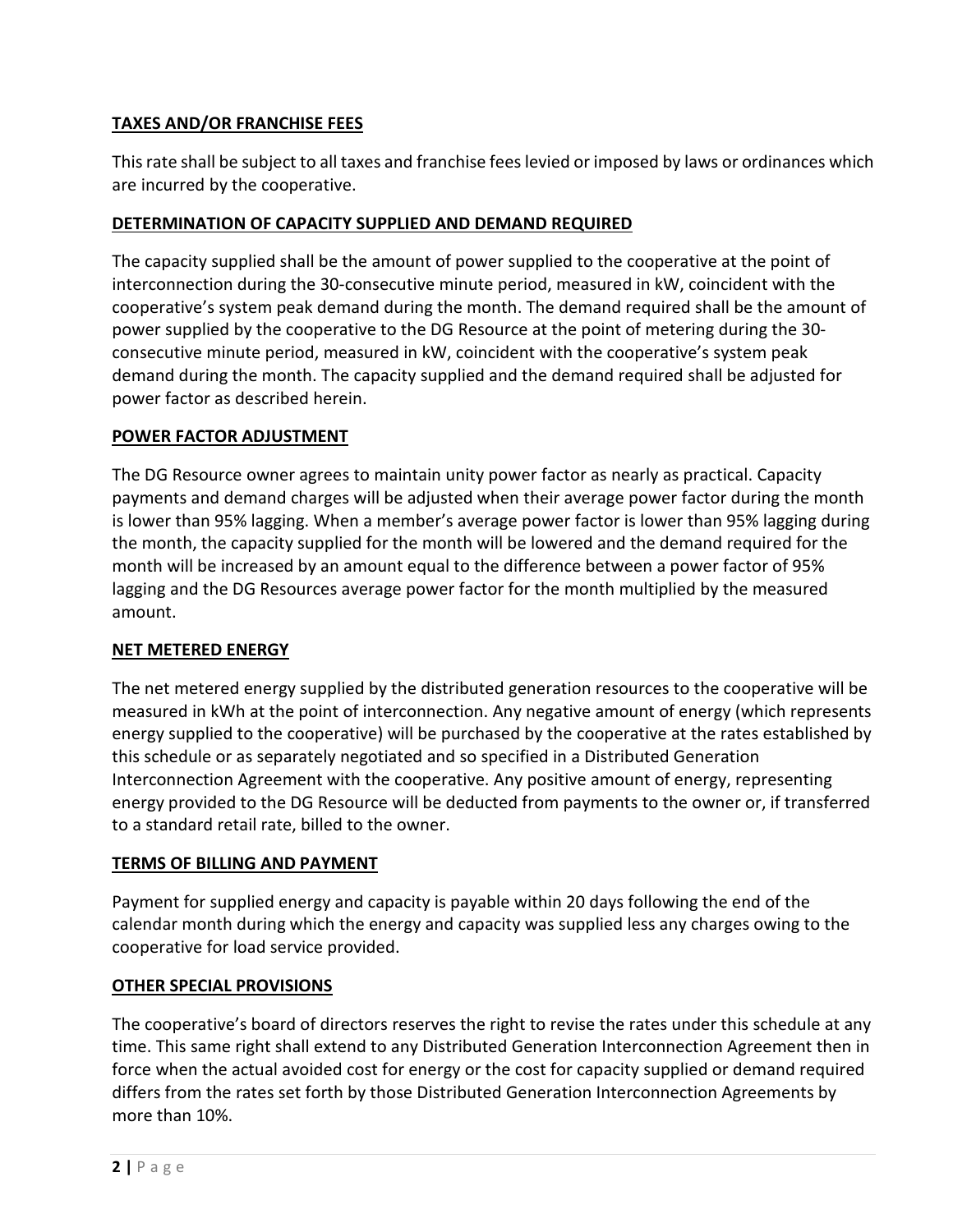# **SMALL DISTRIBUTED GENERATION SERVICE (SDG)**

Applicable to DG Resources with supplied capacity not exceeding 200 kW in any month of operation and who have a current Distributed Generation Interconnection Agreement with the cooperative.

## **Net Metered Energy**

Net metered energy supplied to the cooperative will be purchased at a rate equal to the cooperative's annual melded avoided cost of energy purchases from the Bonneville Power Administration (BPA) as specified by this rate at the time commercial operations are achieved and increased thereafter by 2% per year, or to the cooperative's then effective avoided cost rate for energy, whichever is greater, for a period of years as specified in the Distributed Generation Resource Agreement not to exceed 5 years. Service thereafter will resume under this rate schedule as if the resource were newly achieving commercial operations at that time.

The avoided cost of energy shall equal the melded annual average of BPA's load shaping rate less any discounts the cooperative receives under the Low Density Discount Program, the cost of regulation and frequency response services, transfer spinning and supplemental reserves and transmission service spinning and supplemental reserves.

#### **Capacity Supplied and Demand Required**

Capacity supplied to the cooperative will be purchased at a rate equal to the cooperative's avoided cost of demand charges incurred from the Bonneville Power Administration as specified by this rate at the time commercial operations are achieved and increased thereafter by 2% per year, or to the cooperative's then effective avoided cost rate of demand charges, whichever is greater, for a period of years as specified in the Distributed Generation Resource Agreement not to exceed 5 years. Service thereafter will resume under this rate schedule as if the resource were newly achieving commercial operations at that time. Demand required during the month will be billed at the same rate as capacity supplied.

The avoided cost of capacity supplied and demand required shall be equal to the melded annual average of BPA's demand charge less any discounts the cooperative receives under the Low Density Discount Program, transfer service delivery charges, network transmission service charges and network transmission long term firm service charges.

|     | \$0.02031 per kWh, less |
|-----|-------------------------|
| $=$ | \$0.02031 per kWh, plus |
|     |                         |
| $=$ | \$4.64807 per kW, less  |
| $=$ | \$4.64807 per kW        |
|     |                         |

Duration of interconnection agreement and eligibility for rate specified above not to exceed 5 years.